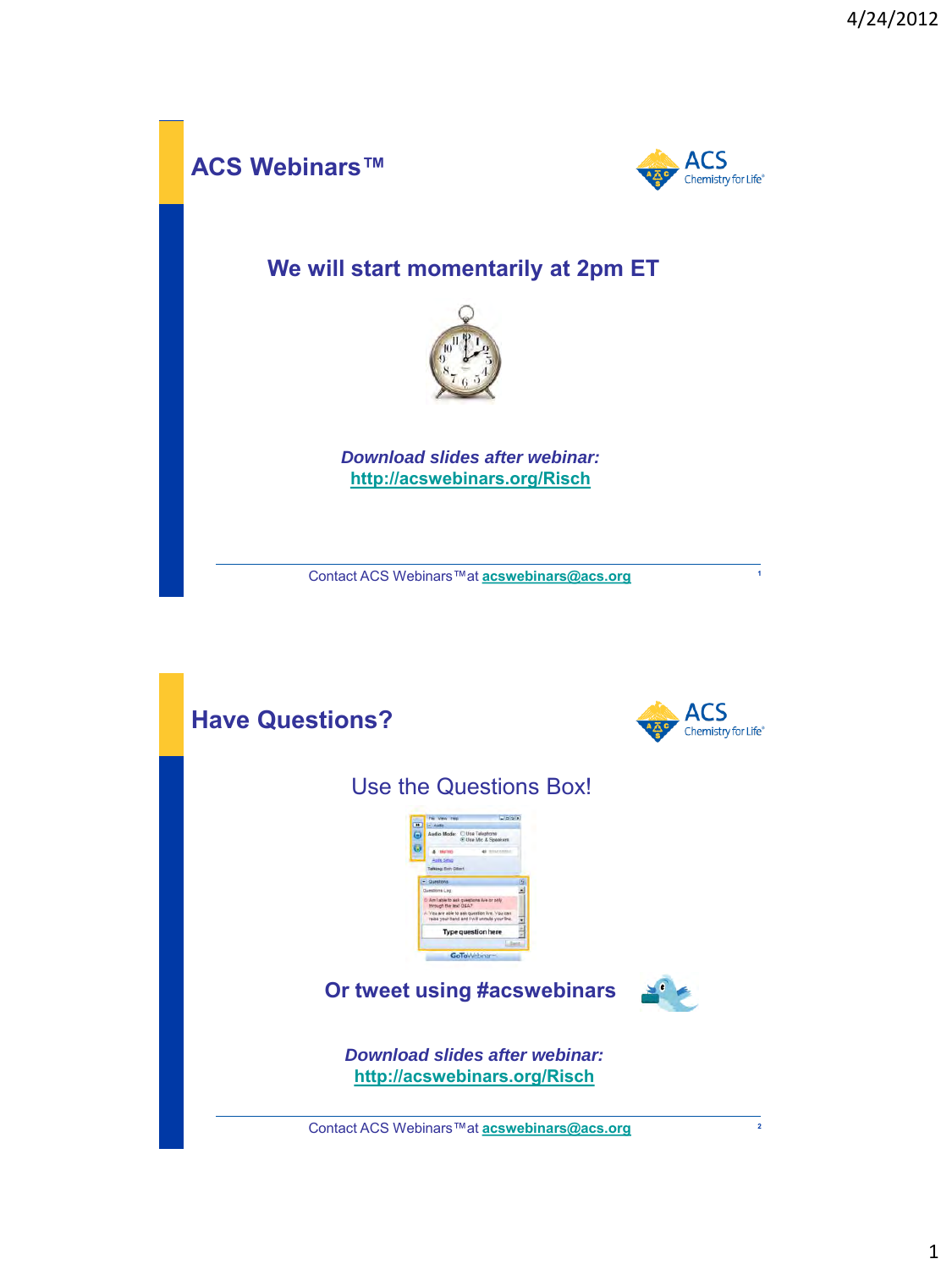

**<sup>3</sup>** Contact ACS Webinars™ at **[acswebinars@acs.org](mailto:acswebinars@acs.org)**

#### **Food Chemistry Series**

#### **The Chemistry of Yummy!**



**From Cocoa Buds to Taste Buds – The Chocolate Process and Sensory Experience**

**ACS** Chemistry for Life®

**[www.acswebinars.org/Ziegler](http://www.acswebinars.org/Chemical-Entrepreneurship-2012)**

**<sup>4</sup>** Contact ACS Webinars™at **[acswebinars@acs.org](mailto:acswebinars@acs.org)**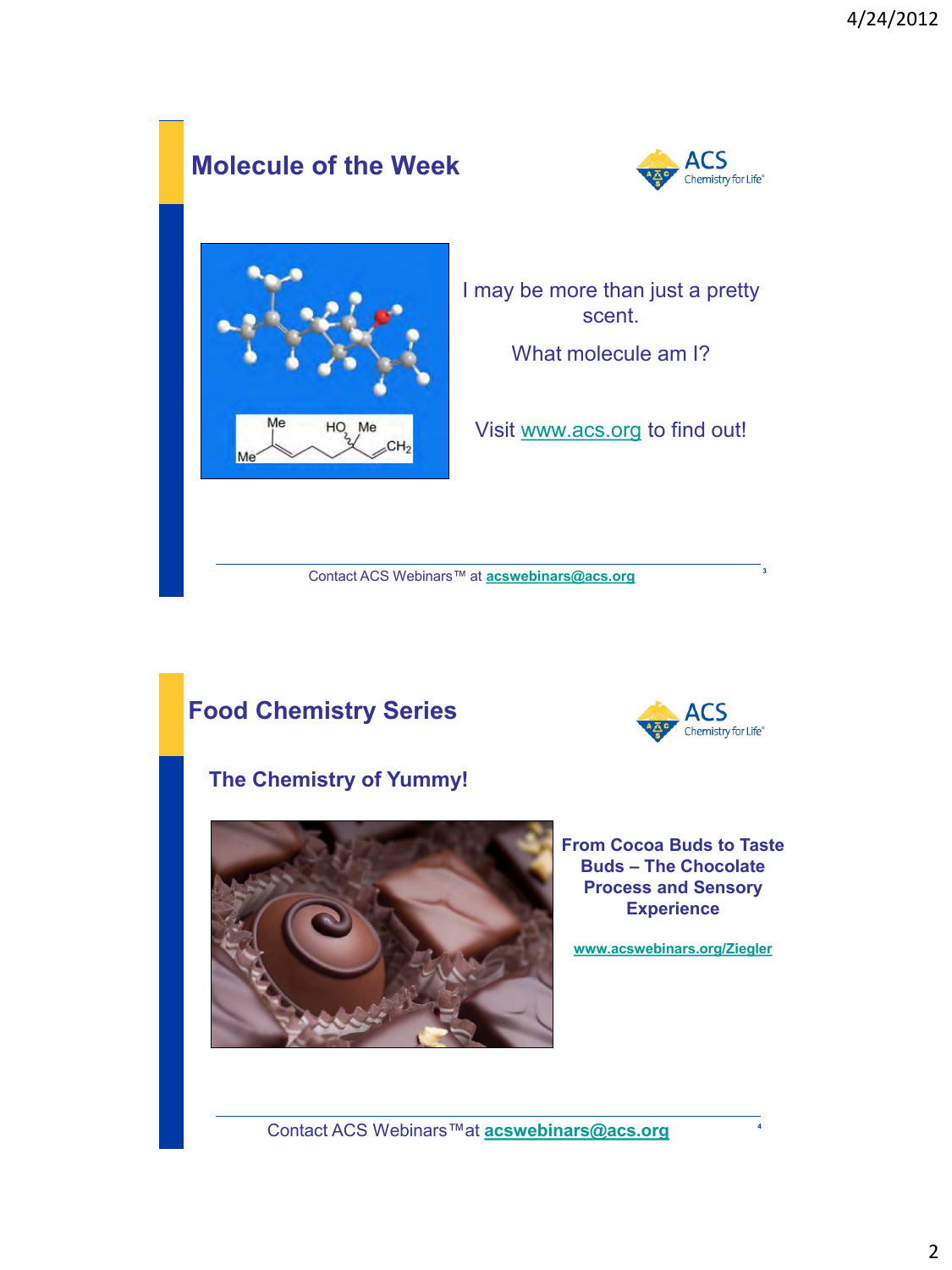#### **Upcoming ACS Webinars™** *[www.acswebinars.org](http://www.acswebinars.org/)*





Thursday April 26, 2012 **Madness of King George** *Martin Warren, University of Kent, UK.*



Thursday May 3, 2012 **Challenges of Scaling a Global Biomaterials Supply Chain** *Blake Mosher, Sharon Feng.*

**<sup>5</sup>** Contact ACS Webinars™ at **[acswebinars@acs.org](mailto:acswebinars@acs.org)**

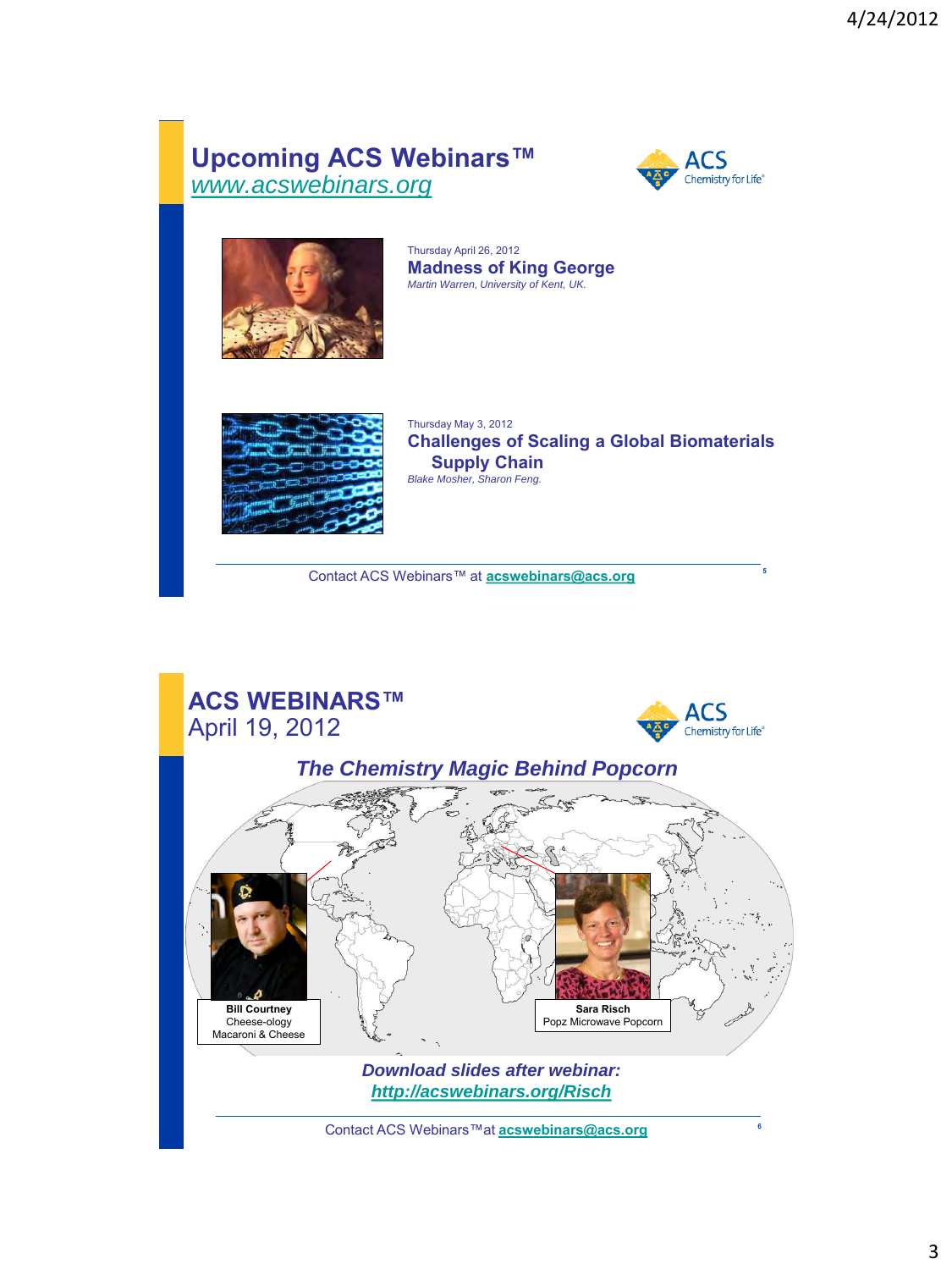4/24/2012

## The Magic of Popcorn

Sara J. Risch, Ph.D. Popz Europe Kft.

# 7

## Popcorn's poof



Popcorn.org http://www.popcorn.org/ForTeachers/TeachingGuide/PopVideos/tabid/89/Default.aspx

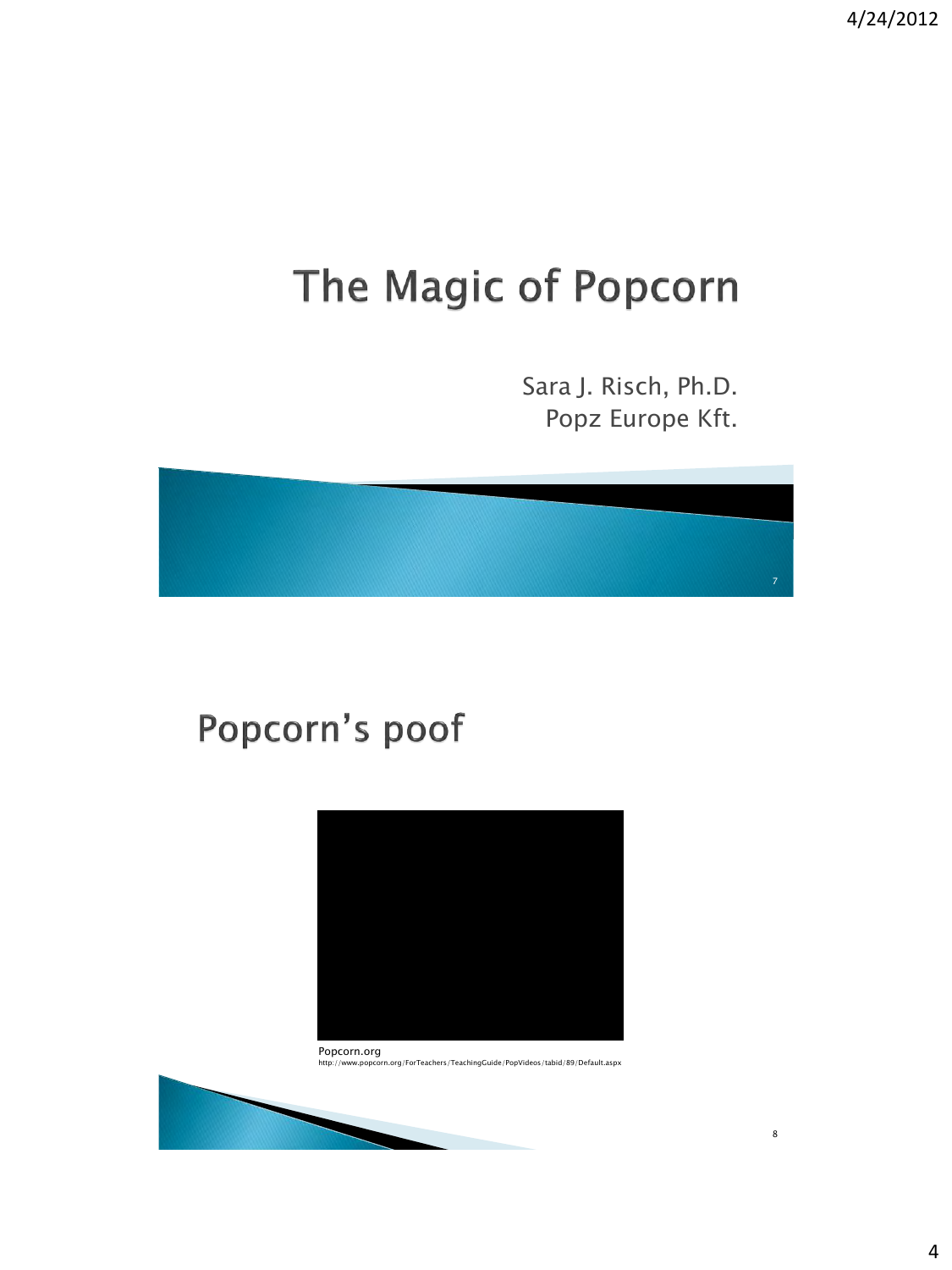4/24/2012

## No, it is **CHEMISTRY**



9

#### What is the ideal moisture content for popcorn to pop?

- $1.2 3%$
- $\blacktriangleright$  2. 13 14%
- $3.23 24%$
- $\sqrt{4.35 36\%}$
- $5.50 51%$



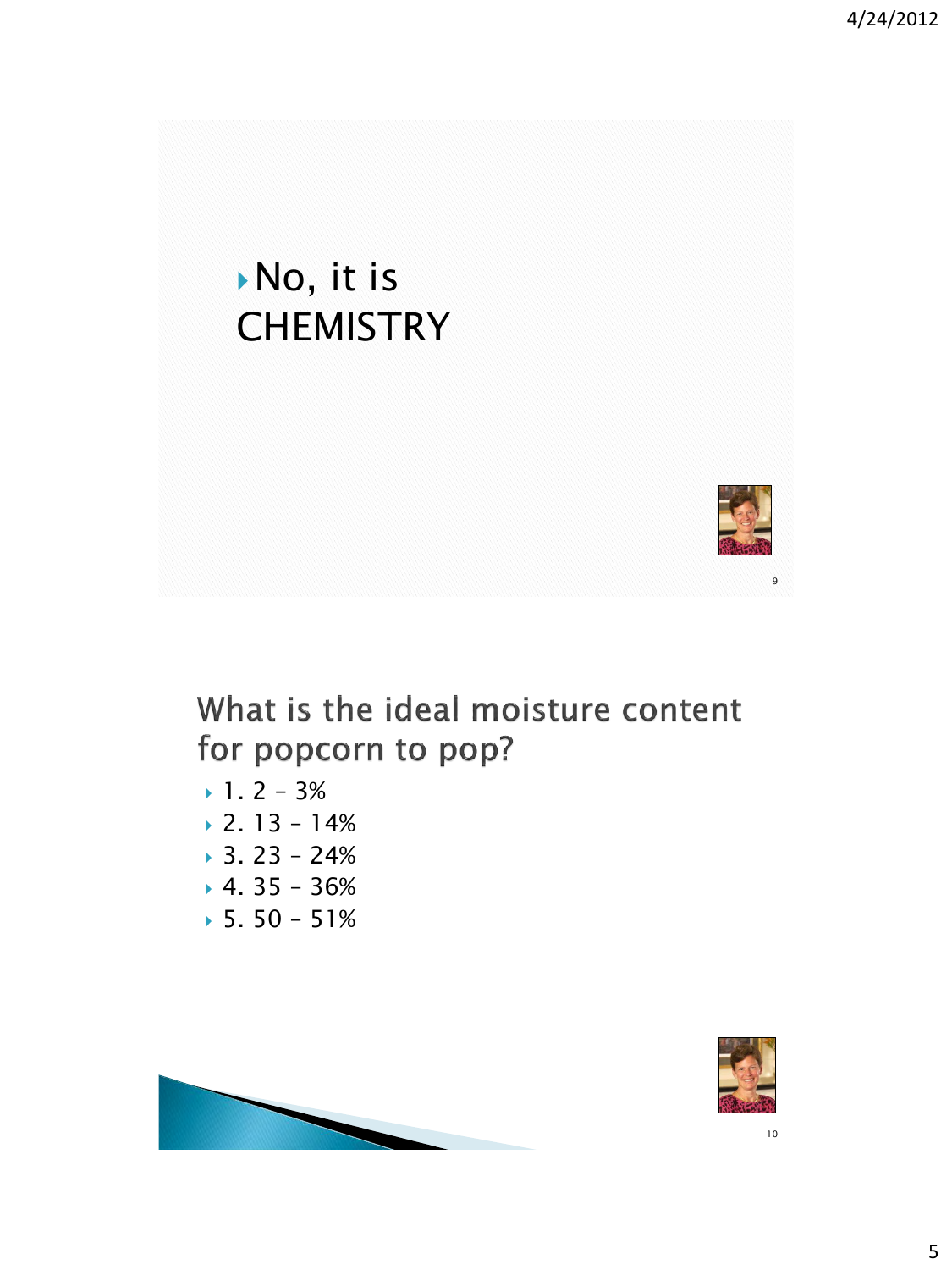#### Types of Corn - Zea mays

- Main types
	- Field (dent)
	- Sweet
	- Popcorn
		- Zea mays everta
- ▶ Minor types
	- Flint
	- Flour
	- Pod





11





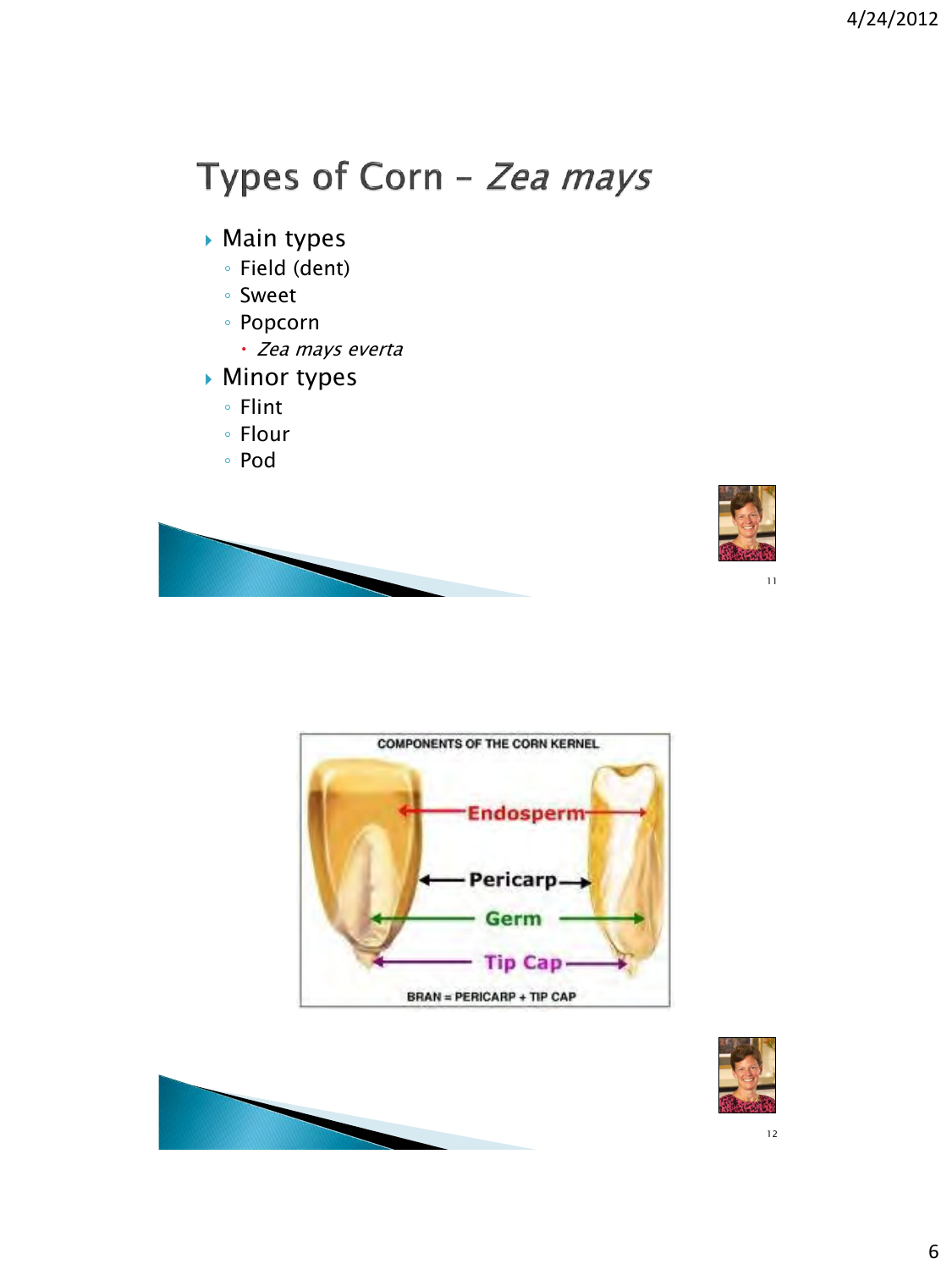#### Popcorn

- Pericarp
	- Hard shell
- Endosperm
	- Mostly hard, glassy starch
	- Small portion of soft starch





#### **What Makes Popcorn Pop?**

- Steam!
- ▶ Temperature reaches boiling point ◦ Water in kernel turns to steam
- ▶ Continues heating to about 347 F (175 C)
- ▶ Soft starch
	- Gelatinous
	- Expands when pericarp bursts
	- Amorphous



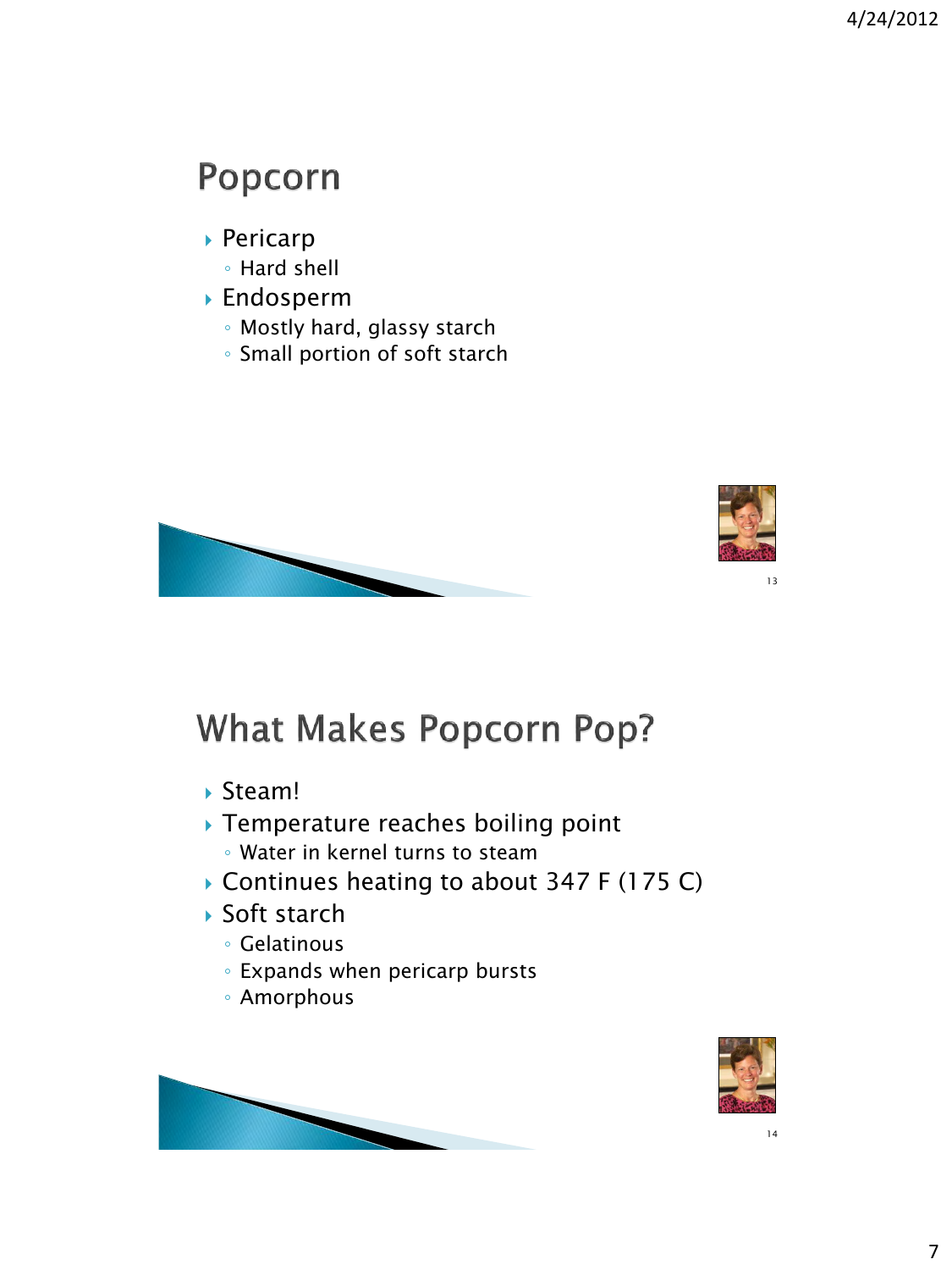#### What pressure is reached inside the popcorn kernel before it pops?

- 1. 10 psi (69 kPa)
- 2. 45 psi (310 kPa)
- 3. 74 psi (517 kPa)
- 4. 135 psi (930 kPa)
- 5. 160 psi (1103 kPa)





#### **Pressure**

- **135 psi**
- Popcorn expands 40 50 times the size of the original kernel



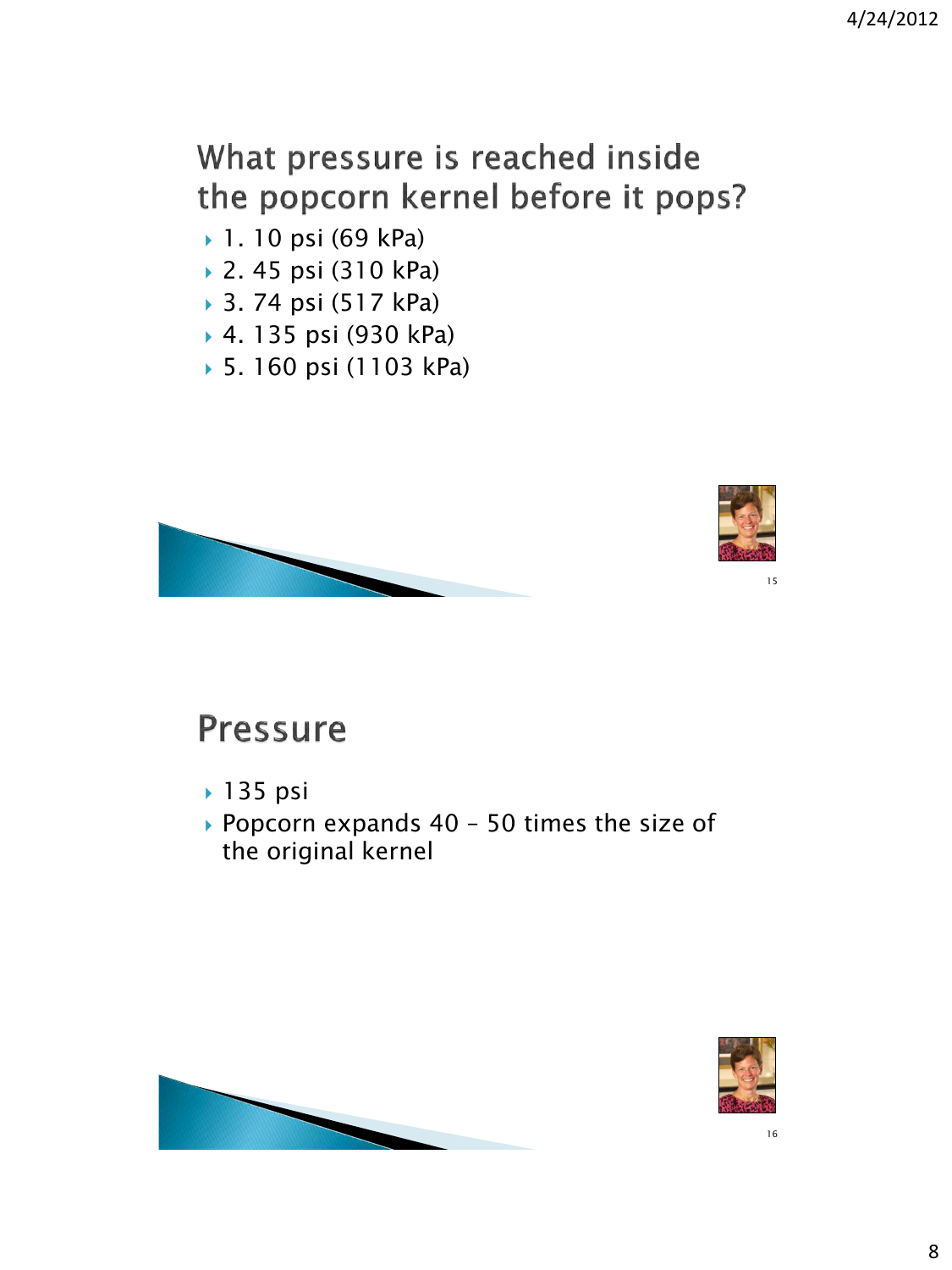#### Two shapes of popcorn **Butterfly and mushroom**







## **Nutrition**

- Good source of fiber
- Low fat
- Packed with antioxidants



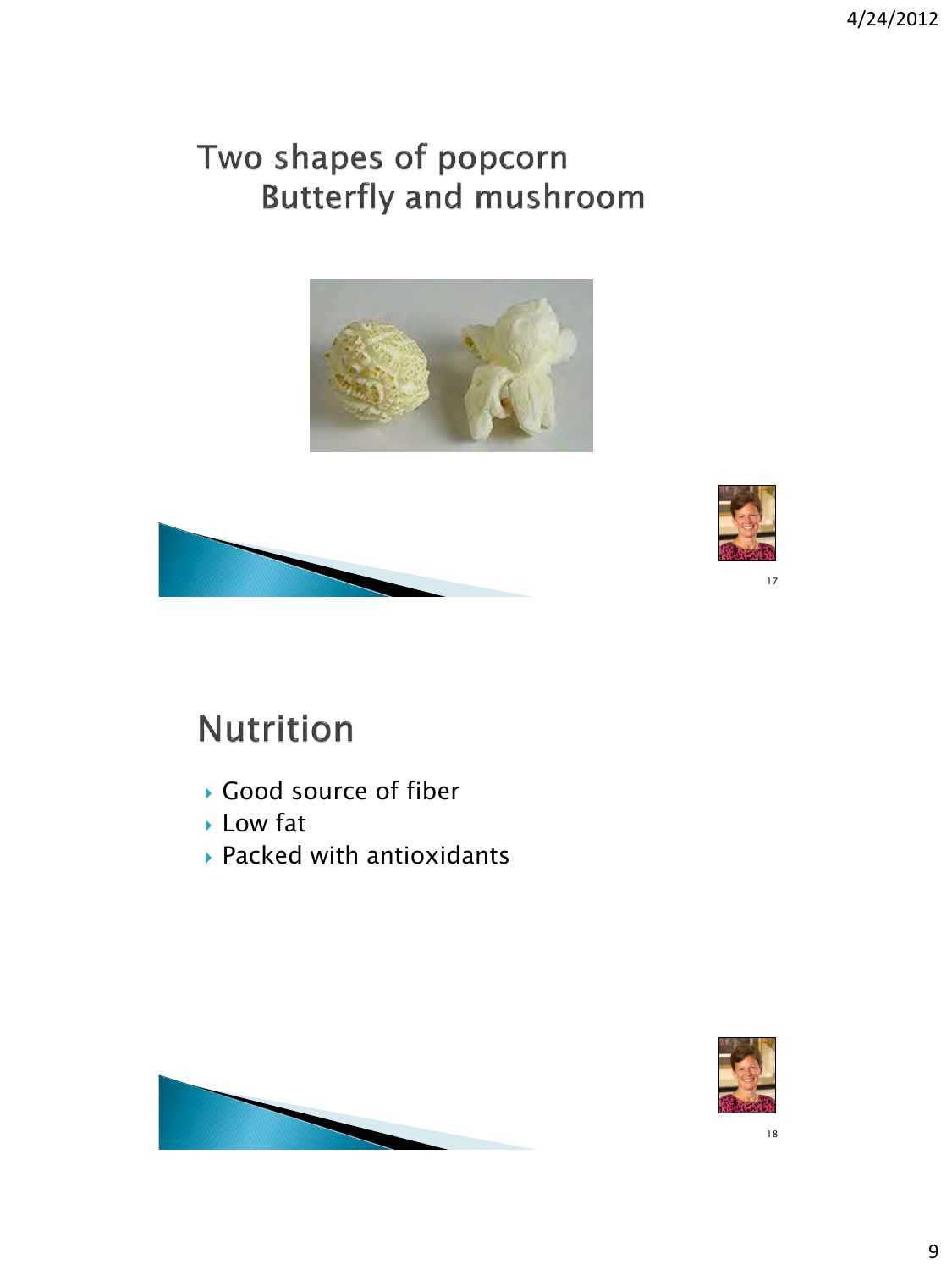#### **Antioxidants**

- ▶ "Popcorn may be the perfect snack food."
- $\cdot$  "It's the only snack that is 100 percent whole grain."
- Contains more antioxidants than a day's worth of fruits or vegetables
- $\blacktriangleright$  Highest concentration is in the hull
	- Joe Vinson,
	- University of Scranton in Pennsylvania
	- Presented at ACS meeting March 2012





19

#### Microwave popcorn

- Utilizes special package
	- Metalized polyester film
	- Enhances popping performance
	- Hybrids developed specifically for microwave
- ▶ Unique challenge for flavors
	- Steam distillation



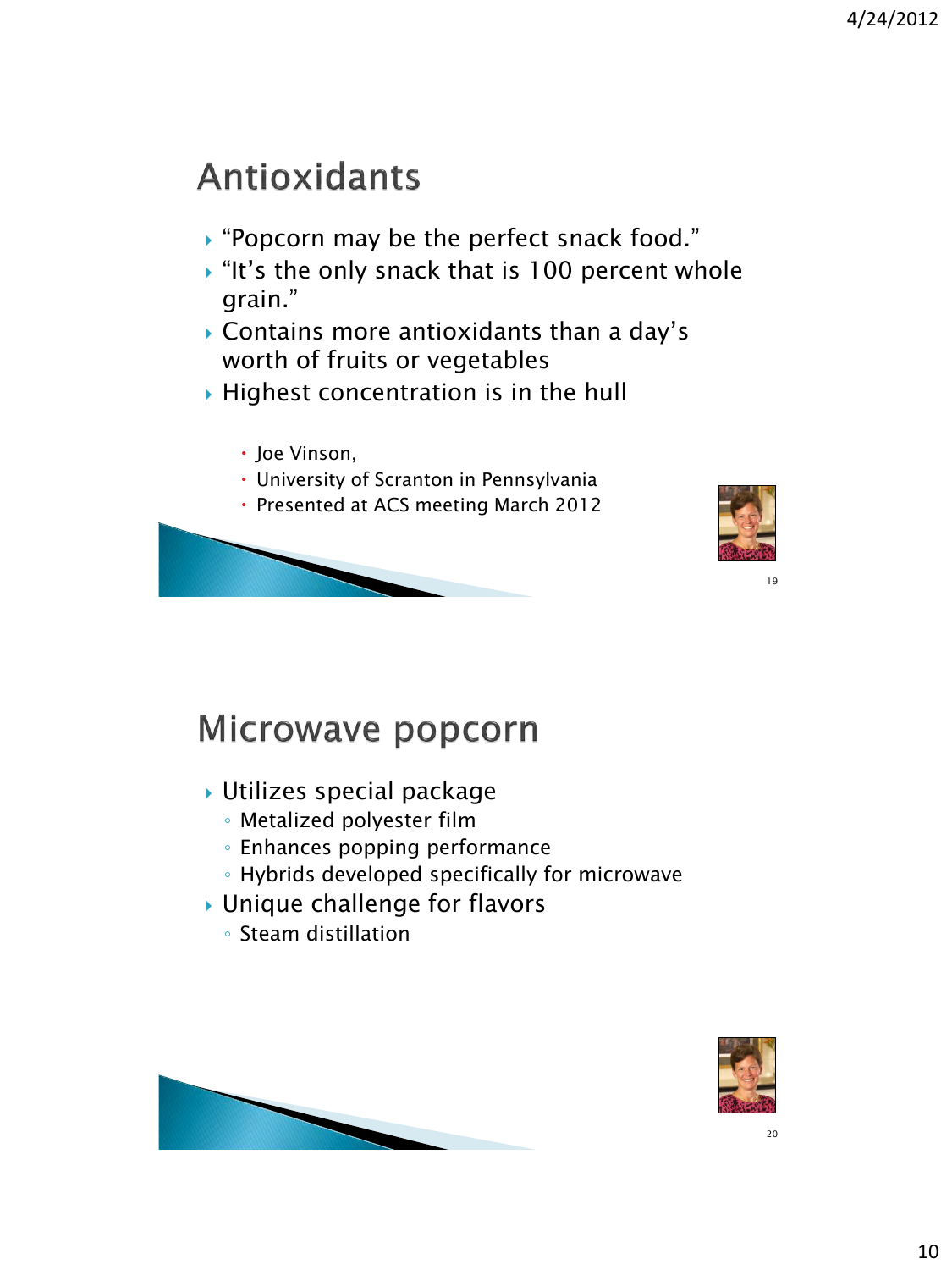Which of the following do you think would be the best flavour for popcorn?

- ▶ Sour cream and dill
- Butter
- Barbecue
- ▶ Cheese
- $\blacktriangleright$  Salt





## **Regional preferences**

- ▶ Salt and butter world-wide
- ▶ United States
	- Butter
- $\blacktriangleright$  Scandinavia
	- Salt
- Germany and UK
	- Sweet
- China
	- Fruit flavors



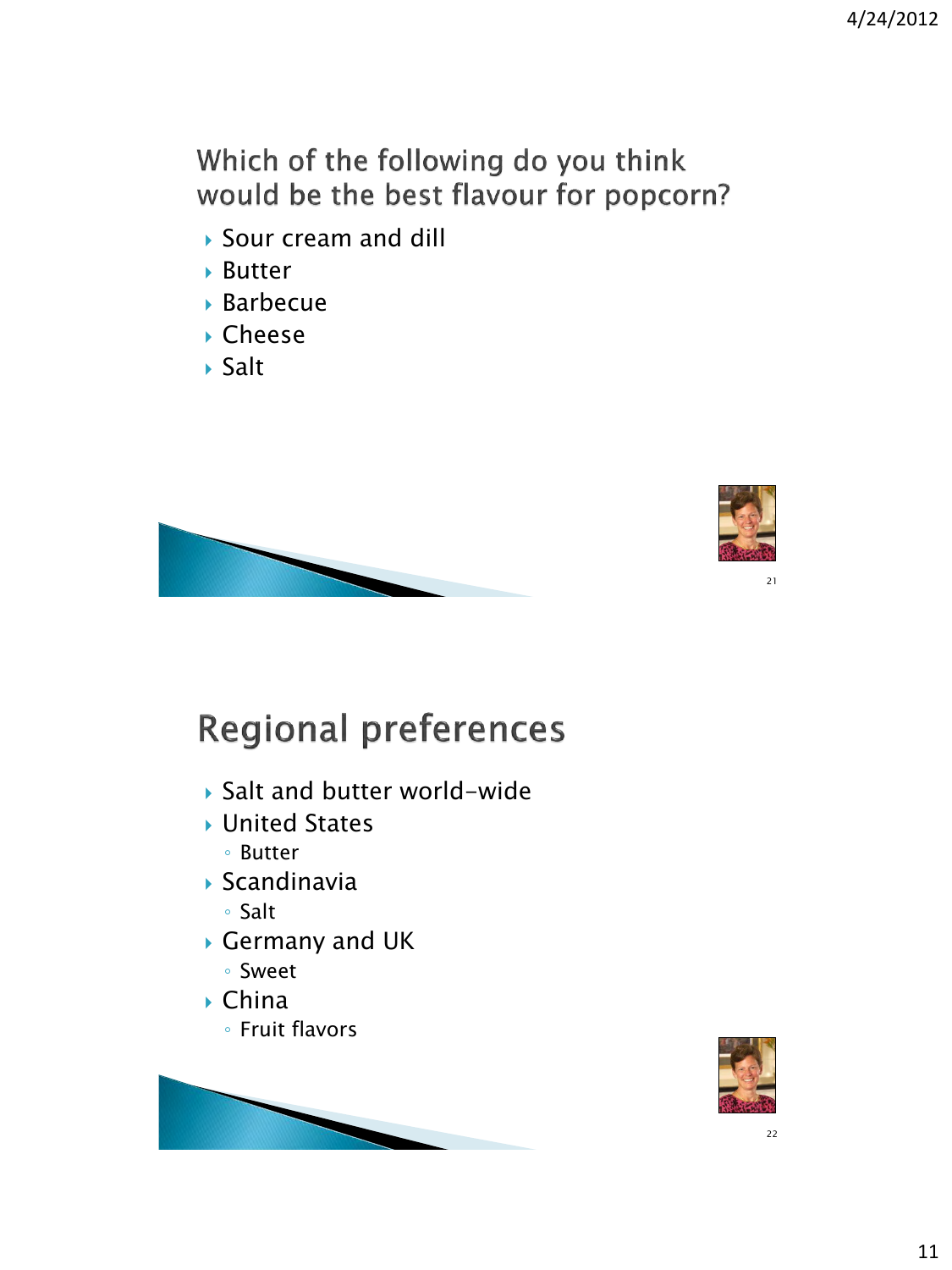4/24/2012

#### **Resources**

▶ Popcorn Board

◦ [www.popcorn.org](http://www.popcorn.org/)

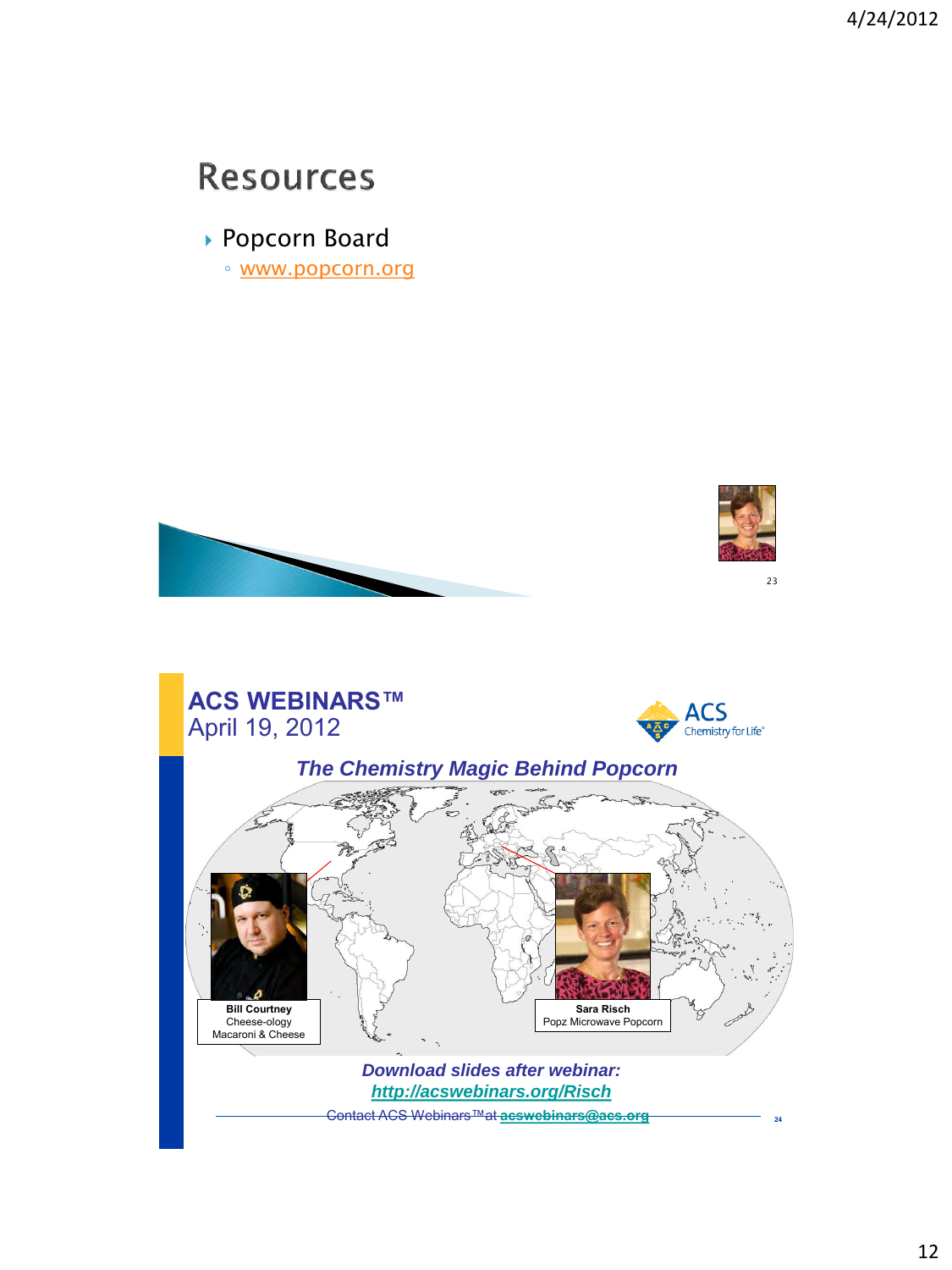